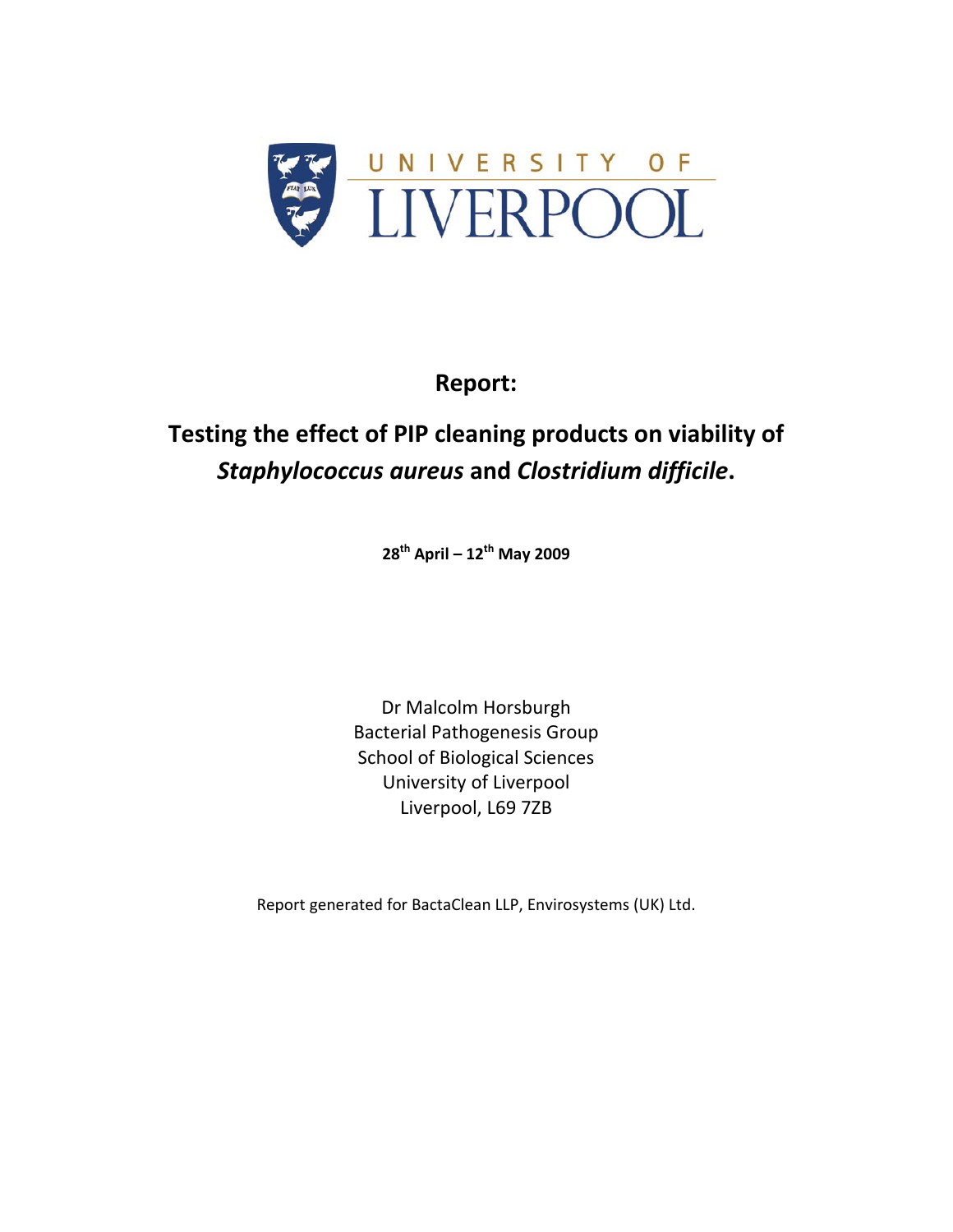#### **WORK REQUEST**

**'To provide a solution to nosocomial in healthcare facilities as well as the reduction in the risk of infections in schools, homes and all other type facilities, we are wishing to introduce an innovative range of cleaning products into the UK including the Health Service, Rest homes and public places.** 

**Containing friendly probiotic bacteria, these cleaners leave behind the safe bacteria after a normal cleaning process has taken place thus populating the area. In doing so they carry on the cleaning process in places where brushes, mops and cloths cannot reach and also compete in numbers with pathogenic bacteria to restrict their growth through competitive exclusion.** 

**We need to test in a laboratory the effectiveness of this process using our PIP range of cleaners and measure how well they address the pathogenic bacteria load over time specifically looking at MRSA and Clostridium difficile.** 

**Conditions similar to those in hospital wards where different levels of disease challenge will be replicated in a laboratory situation in order to measure effects. Need to be doing sufficient replicated trials to produce meaningful data. Specific disease challenges off MRSA & C. Diff to be tested at varying levels of infection. Produce a dossier of the trial work and analysis of the findings.'**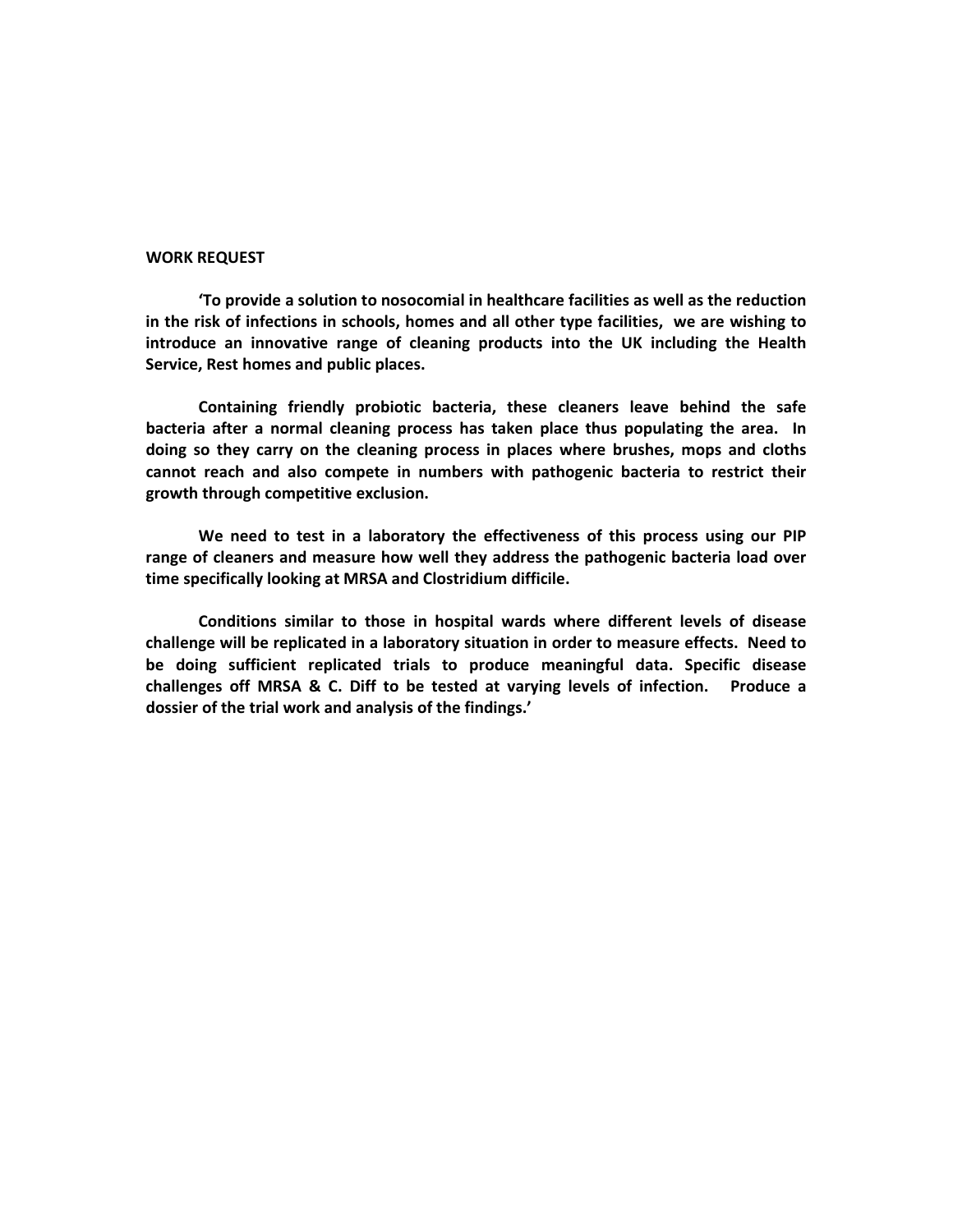#### **RESULTS GENERATED.**

PIP cleaning solutions were tested for their effect upon *Staphylococcus aureus* using the Meticillin-resistant strain MRSA252, a hospital epidemic strain isolated in the UK. In addition the solutions were tested for efficacy against *Clostridium difficile* MHCR strains 107 and 029. These isolates are two common clones causing epidemic outbreaks in UK hospitals.

#### **EFFECT UPON** *S. AUREUS*

*S. aureus* MRSA 252 was cultured in BHI broth (Lab M) from stored frozen cultures and grown overnight at  $37^{\circ}$ C. Cells were diluted in water or water containing 6.5% BHI to approx.  $10^8$  cfu per ml before addition of PIP cleaning solution to 1% (v/v) (Chrisal). At time points 0, 4 and 24 h samples were removed and serially diluted before plating on BHI agar. Viability was assessed after overnight growth at 37°C and the effect of PIP was plotted. A representative dataset for 0 and 24 h time points is shown below (figure 1) and is typical of triplicate experiments. No difference was observed between PIP floor cleaning solution and sanitary solution under the conditions tested (data not shown). Typically both cleaning solutions reduced viability around 10‐fold over a 24 h period, producing a 2‐3 fold reduction in viability at 4 h.

PIP cleaning solution was also tested on desiccated cells of *S. aureus* on sterile plastic surfaces after drying at 37 $\degree$ C and maintained at 25 $\degree$ C overnight. The aim of this was to mimic dried cells of *S. aureus* in a hospital ward. Drying reduced viability of *S. aureus* markedly; the addition of floor cleaning solution produced a similar reduction in viability of approx 10‐fold to that observed in the liquid assays detailed above and shown in figure 1.



**Figure 1**: Effect of PIP solution on viability of *S. aureus* MRSA 252. Viability tested using 1% (v/v) floor cleaning solution upon overnight culture cells. Error bars represent SE of mean from 4 separate samples.